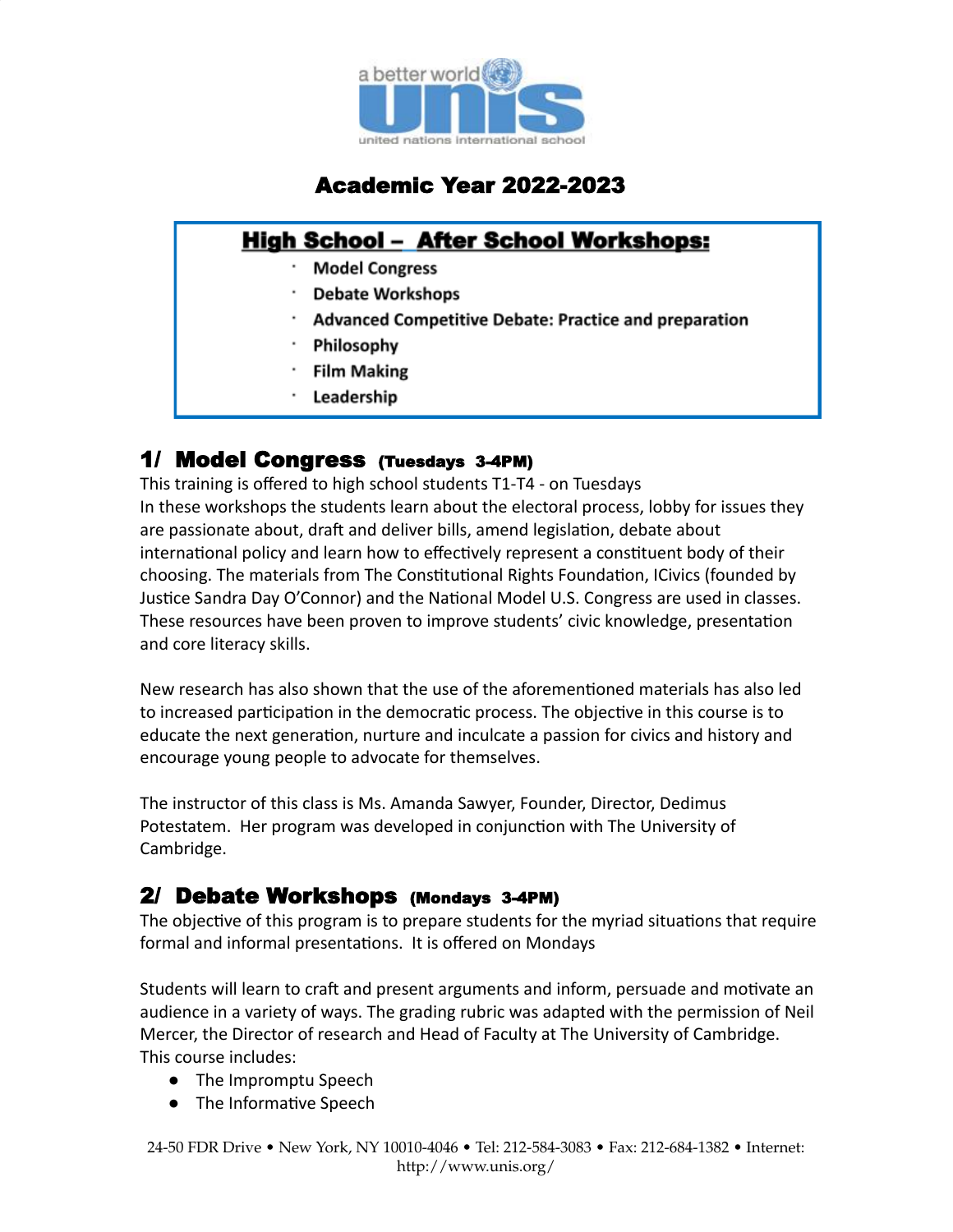

- The Persuasive Speech
- Parliamentary Debate

The instructor of this class is Ms. Amanda Sawyer. Her program is focused on social skills, public speaking and presentation, and it was developed in conjunction with The University of Cambridge. For more information, click here for the [Debate Workshop brochure.](https://www.unis.org/fs/resource-manager/view/941172c5-6333-4b07-bfb9-056172aa3cfb)

#### 3/ Advanced Competitive Debate: Practice & Preparation (Wednesdays )

This class is for more seasoned competitive debaters that wish to focus solely on preparing and practicing for the upcoming debate tournaments.

It will focus on more advanced debate techniques, such as persuasive openings, sustainable counter plans, solvency, calls to action, fulfilling the burden of proof and how to handle impromptu challenging situations in a competitive debate environment.

This class is for debaters that wish to grow as competitive speakers  $-$ 

### 4/ Philosophy (Fridays 3-4PM)

The focus of the Philosophy class is to examine and understand the ideas behind the most popular philosophies embraced throughout the world. To do this, students examine ethical situations through the lens of these philosophies and engage in a Socratic style debate. Students are presented with an ethical question and they must identify stakeholders and players within the dilemma, discuss the key moral issues and present opposing viewpoints. The course is taught by Mr. Andy Snyder, Philosophy professor from CUNY associated with Dedimus Potestatem.

#### 5/ Film Making (Thursdays 3-4PM)

Young people all over the world have begun using social media platforms to amplify minority voices, educate people about social justice issues and share science, poetry, art, movement, culture and more.

In this class students will learn to capture brief videos that share important and inspiring messages with the world, analyze movements from other young activists that have impacted their communities and use these platforms to advocate for a better world.

## 6/ Leadership (TBA)